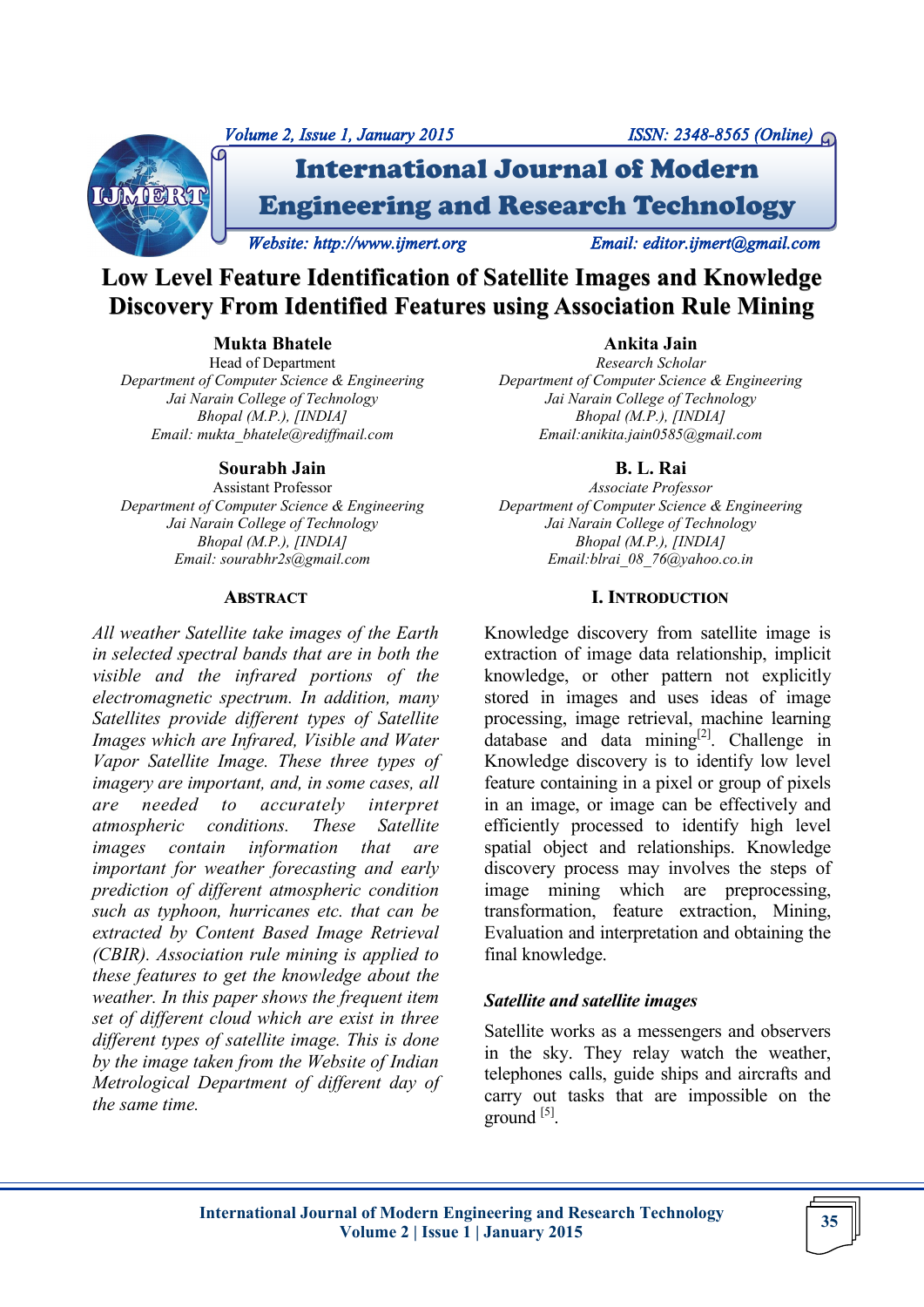Satellite Images are pictorial representation measuring the electromagnetic energy that is recorded by a sensor but not by photography. Photograph is normally taken within a certain spectral range (visible light) whereas Satellites take images outside this limited range<sup>[5]</sup>.

# *Different Types of Satellite Images*

Based on the Image Channel satellite Images can be categorizes in of three types:

InfraRed Satellite Images**:** Infrared imagery can show the amount of heat emitted by the different cloud features and the surface of the earth. Infrared images can also show clouds at higher levels better because they are colder. Infrared satellite can be measured by brightness temperature. The areas that are white are ones that are colder (emit less infrared light), and areas that are dark are warmer. Since temperature in the troposphere decreases with height and high level clouds are colder than low level clouds. The higher clouds appear brighter and low clouds appear darker on an infrared image [5][6][7].

Visible Satellite Images: Visible images can show the visible light that is reflected off of clouds and the surface of the earth. The Visible imagery is only taken during the day, in the area where the satellite is located. They show can all types of clouds and are the best types of images for seeing low level systems, which is not able show up well on infrared imagery. Visible satellite images provide the information about cloud cover. White area indicates clouds while shades of gray indicate generally clear skies. Higher reflectivity (or albedo) shows thicker clouds and appear brighter than thinner clouds on a visible image. It is difficult to distinguish among low, middle, and high level clouds in a visible satellite image, they can all have a similar albedo and for this distinction, infrared satellite images are useful [5][6][7] .

*Water Vapor Satellite Images:* Water Vapor satellite images show water vapor in the upper troposphere. This is the only area of the atmosphere which is generally important in everyday weather forecasting. This type of images are useful for pointing out regions of moist and dry air, which provides information about the swirling middle troposphere wind patterns and jet streams. Greater area of moisture in the mid can be represented by brighter area on the image and upper level of atmosphere. Drier area of moisture in the mid and upper levels shows darker area. Very cold air can also show up fairly bright [5][6][7].

# **II. METHODS USED IN FEATURE IDENTIFICATION AND KNOWLEDGE DISCOVERY**

# *CBIR to extract the features*

Content based image retrieval (CBIR) is a method of retrieving images from a large dataset of image. CBIR is based on the low level visual features like texture, color and shape. Similarities between the images are calculated using the Euclidean distance.

$$
|Q,T| = \sum |\omega_i - t_i| \dots \dots \dots \dots (1)
$$
  
Where

Q is query image and qi is low level feature of Q. T is a certain image in database and ti is low level feature of T.  $\omega_i$  is the weight factor [3].

*Color Feature /Grey level Extraction:* Color Feature /Grey level Extraction represents the distribution of the pixels in the image over the gray-level scale. If each pixel is placed in a bin corresponding to the colour intensity of that pixel it is visualised. Then all of the pixels in each bin are added up and displayed on a graph. Histogram is a key tool in image processing which is one of the most useful techniques in gathering information of image. It is used to view the contrast of an image. If the grey-levels are well spread out, it defines a high contrast image. Likewise if they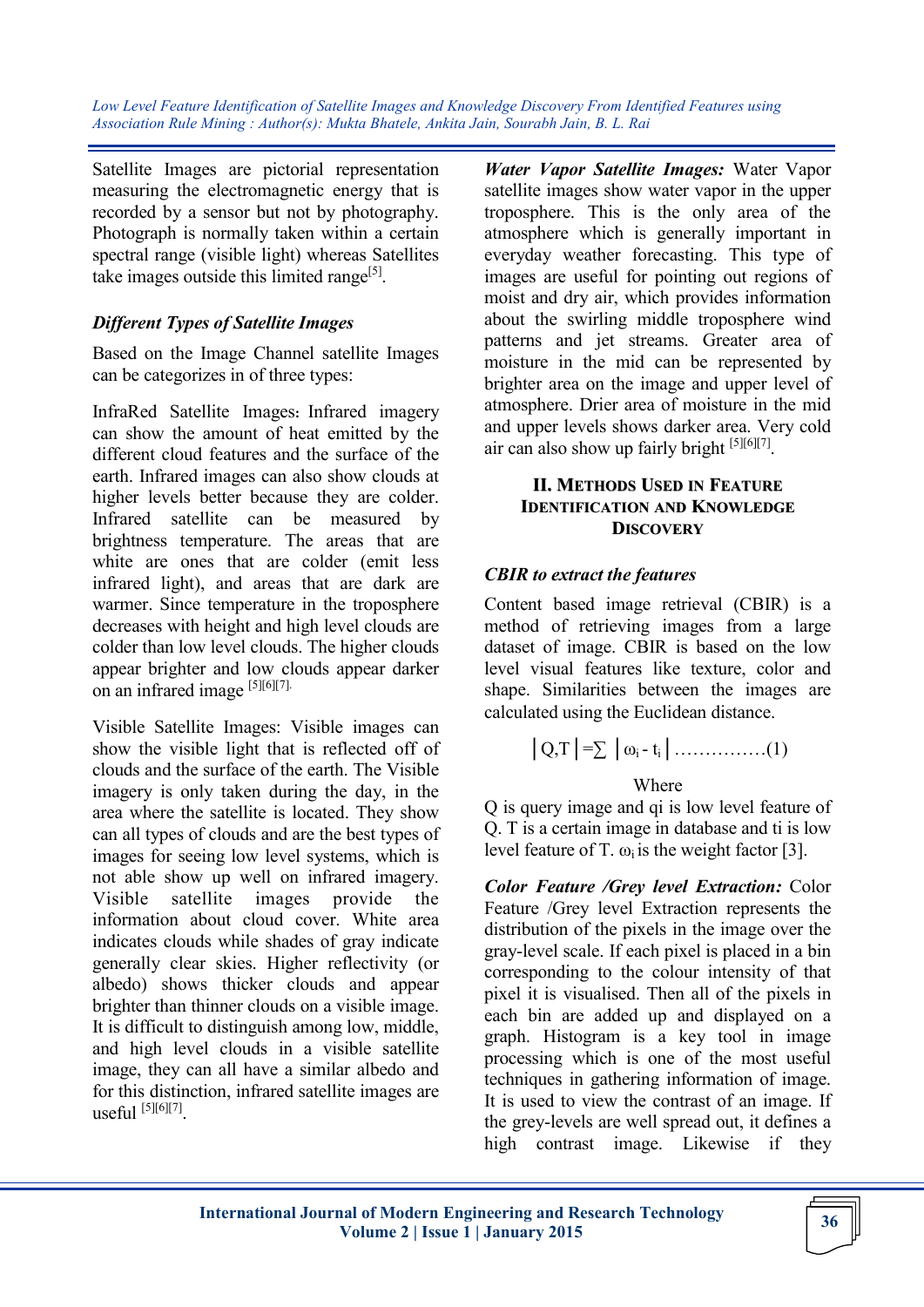concentrate near a certain level the image is low contrast

*Texture Feature Extraction:* For Texture Feature Extraction there are many techniques which are used such as co-occurrence matrix, fractals, Gabor filters, and variation of wavelet transform.

One of the most traditional techniques is Cooccurrence matrix for encoding texture information. It describes spatial relationships among grey-levels in a image. A cell defined by the position (i, j) in this matrix registers the probability at which two pixels of gray levels i and j occur in two relative positions. A set of co-occurrence probabilities (such as, energy, entropy, contrast, Correlation, Homogeneity) has been proposed to characterize textured regions.

*Shape Feature Extraction:* Shape is an important feature to identify and distinguish objects in pattern recognition,. Descriptors of Shape are classified into boundary-based (or contour-based) and region based methods [18].

# *Knowledge Discovery using Association Rule Mining*

Association rule mining is one of the popular and well researched method for discovering interesting relations between variables. It is intended to identify strong rules discovered in databases using different measures of interestingness.

# **IV. PROPOSED WORK**

All the three types of Satellite Images (all of the same time) are used in the proposed work. These Images are Visible Satellite Image, Infrared Satellite Image, and Water Vapor Satellite Image. All three types of imagery are important for different reasons, and, in some cases, all three are needed to accurately interpret atmospheric conditions<sup>[7]</sup>.

The Satellite Images may look like an actual picture of the Earth, a weather satellite image is composed of thousands of points known as pixels.



*Figure 1.1 Flow Chart of Proposed work*

Most weather satellite images are collected in a gray tone display. In this format, each pixel is assigned a tone that represents a level of energy (called the brightness value) sensed by the satellite. The tone is white, black, or an array of intermediate gray shades (known as gray scale). Typically, there are 256 possible brightness values or shades of gray in a satellite image. Different features on the Earth or in the atmosphere have different brightness values, therefore the relative brightness aids in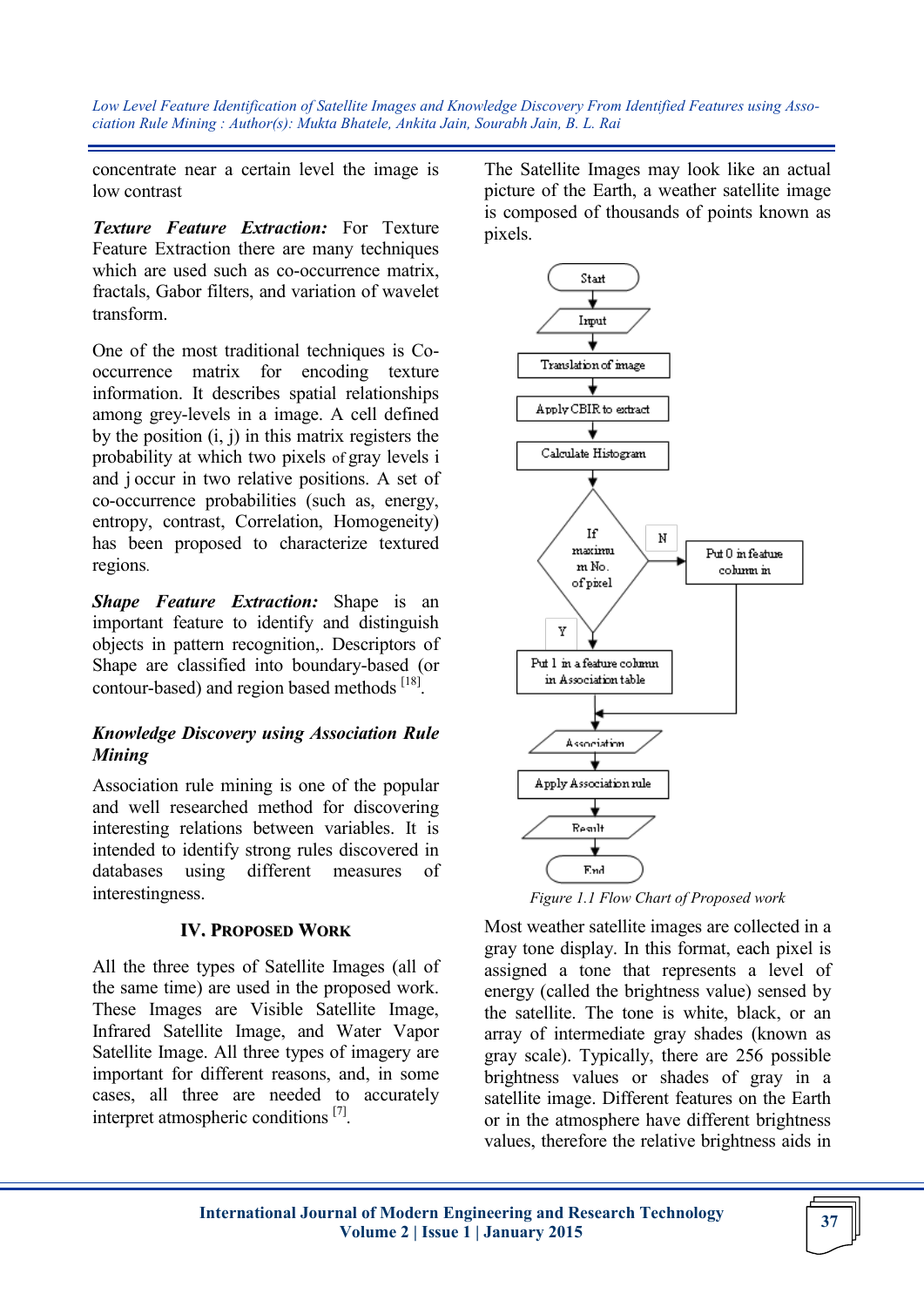the identification of feature in a satellite image [7] .

In all types of imagery the degree of contrast, or gray tone difference, between an object and its background is important. The greater the contrast, the easier it is to identify features in satellite imagery. When contrast is poor, enhancement techniques can be used to make accurate interpretation easier. To enhance an image, all the pixels in a specific range of brightness values are highlighted to locate the features of interest. For example, flood forecasters use IR imagery to look for specific cloud top temperatures that indicate heavy precipitation. By highlighting all the pixels with the corresponding brightness values, one can locate the area within a storm where heavy precipitation is most likely [7].

Finally, satellite images are often described in term of their resolution. Resolution refers to the size of the smallest feature that can be seen in an image. Since one pixel is the smallest element in an image, the area represented by one pixel is equal to the image resolution. Each pixel represents the average brightness over an area. Image resolution is determined by the satellite sensor, the type of transmission used, and also type of display hardware used to view the imagery.

# *Feature Extraction:*

To extract the entire feature discussed above, CBIR (Content Based Image Retrieval) is used. CBIR generally retrieves the Image from database based on Query Image. To retrieve the images from database in CBIR, some features are extracted based on color, texture and shape from both, queried Image and database image and then feature of both images are matched. Those images that have same feature as queried image are get retrieved.

CBIR uses color, texture and shape to extract or retrieve the feature from the image. In the proposed work all the features will be extracted using gray level color and texture. Shape features will not be used to extract the feature because cloud has no specified shape.

# *Feature extraction from Infrared Satellite Image*

Low cloud is extracted from an infrared satellite image if maximum number of pixel in the 255 bin is less than 4300 pixel. Likewise if maximum number of pixel in 255 bin is greater than 4300, the High Cloud is extracted from the Image. This is decided by observing the following table which shows the different day's images and there maximum no. of pixel in 255 bin.

Feature *extraction from Visible Satellite Image*  Visible image gives two features which are Thin Cloud and Thick Cloud. Thick cloud is identified in image if there are no. of pixel in 255 bin is greater than 4300. Otherwise thin cloud is existing in the image. The fixed threshold is decided on the basis of observing the first two images.

*Feature extraction from Water Vapor Satellite Image:* Water Vapor gives two features which are moisture and dry. Moisture is identified in image if there are no. of pixel in 255 bins is greater then 4350. If number of pixel in 255 bin is less than 4350, the drier feature is extracted. The fixed threshold is decided on the basis of observing the all the images.

# *Knowledge Discovery using Association Rule:*

All the features extracted from three types of satellite image using CBIR are collected in a table to create an Association Transaction table. In this table row represents image ID and column represents extracted feature from satellite images. Any cell contains 1 if feature exists in image otherwise 0. This table helps to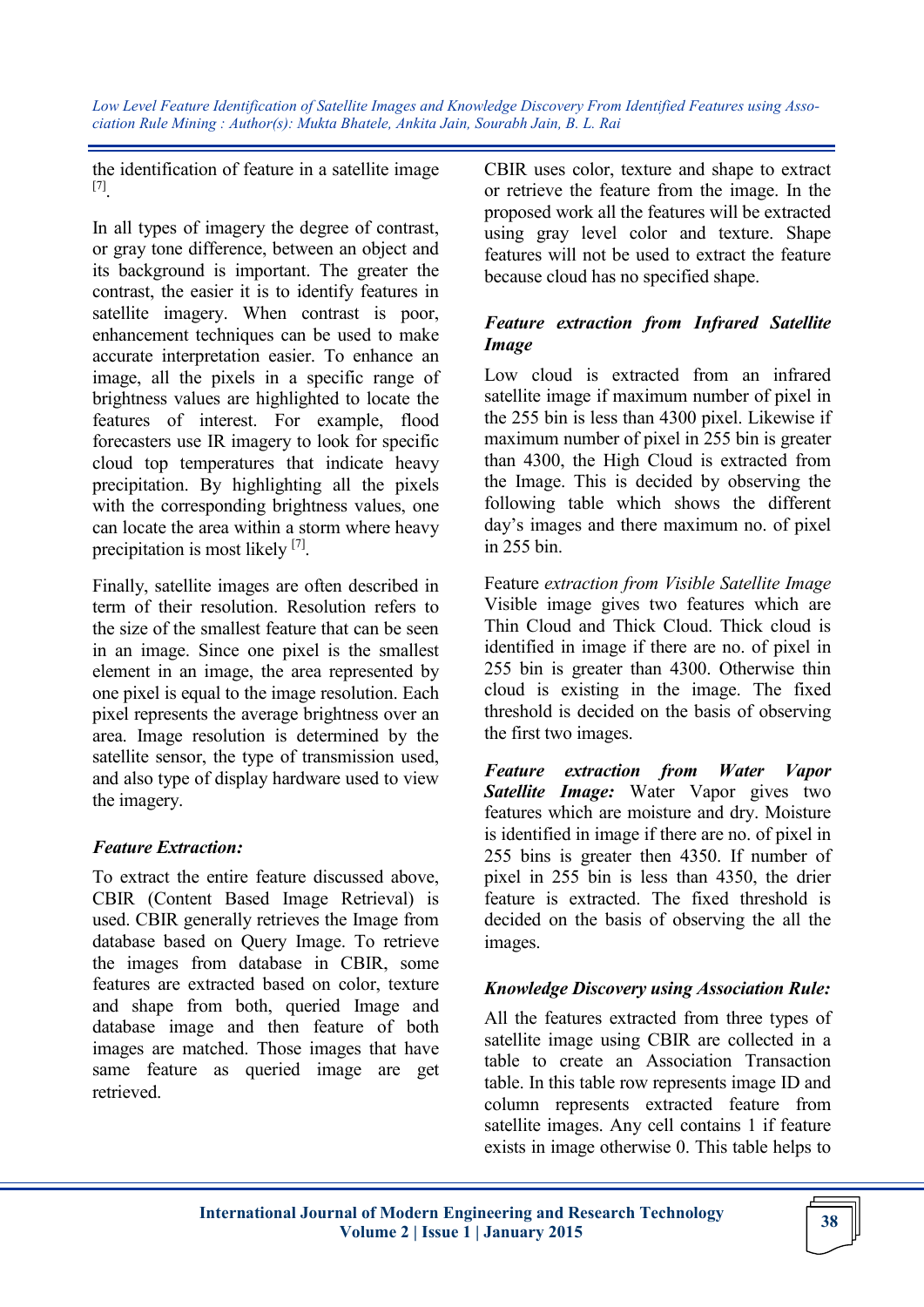get the knowledge about the weather. Association Rule mining is applied on this table which help to know that which event can occur together.

#### **V. RESULT**

#### *A. Association Table*

In table 5.1, all the feature that is extracted from satellite images are shown and the last column shows the expected result.

| Image<br>ID | High<br>Clou<br>d | Low<br>Cloud | Mois-<br>ture | Drier | Thick<br>cloud | Thin<br>cloud | Rain-<br>fall  |
|-------------|-------------------|--------------|---------------|-------|----------------|---------------|----------------|
| 16 08       | Y                 | N            | Y             | N     | N              | Y             | N <sub>o</sub> |
| 20 08       | N                 | Y            | Y             | N     | Y              | N             | No             |
| 22 08       | Y                 | N            | Y             | N     | N              | Y             | N <sub>o</sub> |
| $23 - 08$   | N                 | Y            | Y             | N     | N              | Y             | N <sub>o</sub> |
| 24 08       | Y                 | N            | Y             | N     | Y              | N             | Yes            |
| $25 - 08$   | Y                 | N            | Y             | N     | Y              | N             | Yes            |
| $26 - 08$   | N                 | Y            | Y             | N     | Y              | N             | N <sub>o</sub> |
| 29 08       | Y                 | N            | Y             | N     | Y              | N             | Yes            |
| 30 08       | Y                 | N            | Y             | N     | Y              | N             | Yes            |

#### **Table 1 Association Rule**

The above table is showing the association table in which columns are associated with the extracted feature and the rows are associated with image ID. Each cell in the table contain Y or N. Y represents the Cloud Feature which is specified in the table is exist in the image and N represents not exist.

# *B. Association Rule*

#### **Minimum support: 0.75 (7 instances)**

Thick cloud=Y  $7 \implies$  Moistured=Y  $7 \le$ conf:  $(1)$  lift: $(1.43)$  lev: $(0.21)$  [2] conv: $(2.1)$ 

Moistured=Y  $7 ==$  Thick cloud=Y  $7$  < conf:  $(1)$  lift: $(1.43)$  lev: $(0.21)$  [2] conv: $(2.1)$ 

Thin cloud=N  $7 \implies$  Drier=N  $7 \le$ conf:(1)> lift:(1.43) lev:(0.21) [2] conv:(2.1)

Drier=N  $7 \implies$  Thin cloud=N  $7 \le$ conf:(1)> lift:(1.43) lev:(0.21) [2] conv:(2.1)

Drier=N Thick cloud=Y 7 ==> Moistured=Y 7  $\langle \text{conf:}(1) \rangle$  lift:(1.43) lev:(0.21) [2] conv:(2.1)

Thick cloud=Y 7 ==> Moistured=Y Drier=N 7  $\langle \text{conf:}(1) \rangle$  lift:(1.43) lev:(0.21) [2] conv:(2.1)

Drier=N Thin cloud=N 7 ==> Moistured=Y 7  $\langle \text{conf:}(1) \rangle$  lift:(1.43) lev:(0.21) [2] conv:(2.1)

Drier=N  $7 \implies$  Moistured=Y Thin cloud=N  $7$  $\langle \text{conf:}(1) \rangle$  lift:(1.43) lev:(0.21) [2] conv:(2.1)

Moistured=Y  $7 = >>$  Drier=N Thin cloud=N  $7$  $\langle \text{conf:}(1) \rangle$  lift:(1.43) lev:(0.21) [2] conv:(2.1)

Moistured=Y Thick cloud=Y  $7 \implies$  Thin cloud=N  $7 \le \text{conf:}(1) > \text{lift:}(1.43) \text{ lev:}(0.21) [2]$  $conv:(2.1)$ 

#### *Minimum support: 0.35 (3 instances)*

- Thick cloud=Y  $7 \implies$  Moistured=Y  $7 \le$ conf:  $(1)$  lift: $(1.43)$  lev: $(0.21)$  [2] conv: $(2.1)$
- Moistured=Y  $7 \implies$  Thick cloud=Y  $7 \le$ conf:  $(1)$  lift: $(1.43)$  lev: $(0.21)$  [2] conv: $(2.1)$
- High Cloud=N  $4 \rightleftharpoons$  Rainfall=No  $4 \leftarrow$ conf:(1)  $>$  lift:(1.67) lev:(0.16) [1] conv:(1.6)
- High Cloud=Y Thick cloud=Y  $4$  =  $\Rightarrow$ Moistured=Y  $4 \text{ <}conf:(1)$  lift:(1.43) lev:  $(0.12)$  [1] conv: $(1.2)$
- High Cloud=Y Moistured=Y  $4 \implies$  Thick cloud=Y---------------------  $4 < \text{conf:} (1) > \text{lift}:$  $(1.43)$  lev: $(0.12)$  [1] conv: $(1.2)$
- $High$   $Cloud=Y$   $Moistured=Y$  4 Rainfall=Yes  $4 \text{ <}conf:(1)$  lift: (2.5) lev:  $(0.24)$  [2] conv: $(2.4)$
- High Cloud=Y Thick cloud=Y  $4$  ==> Rainfall=Yes  $4 \text{ <}conf:(1)$  lift: $(2.5)$  lev:  $(0.24)$  [2] conv: $(2.4)$
- High Cloud=Y Moistured=Y Thick cloud=Y  $4 \equiv$  > Rainfall=Yes  $4 \le$ conf:(1)> lift:(2.5) lev:(0.24) [2] conv:(2.4)
- High Cloud=Y Thick cloud=Y  $4$  ==>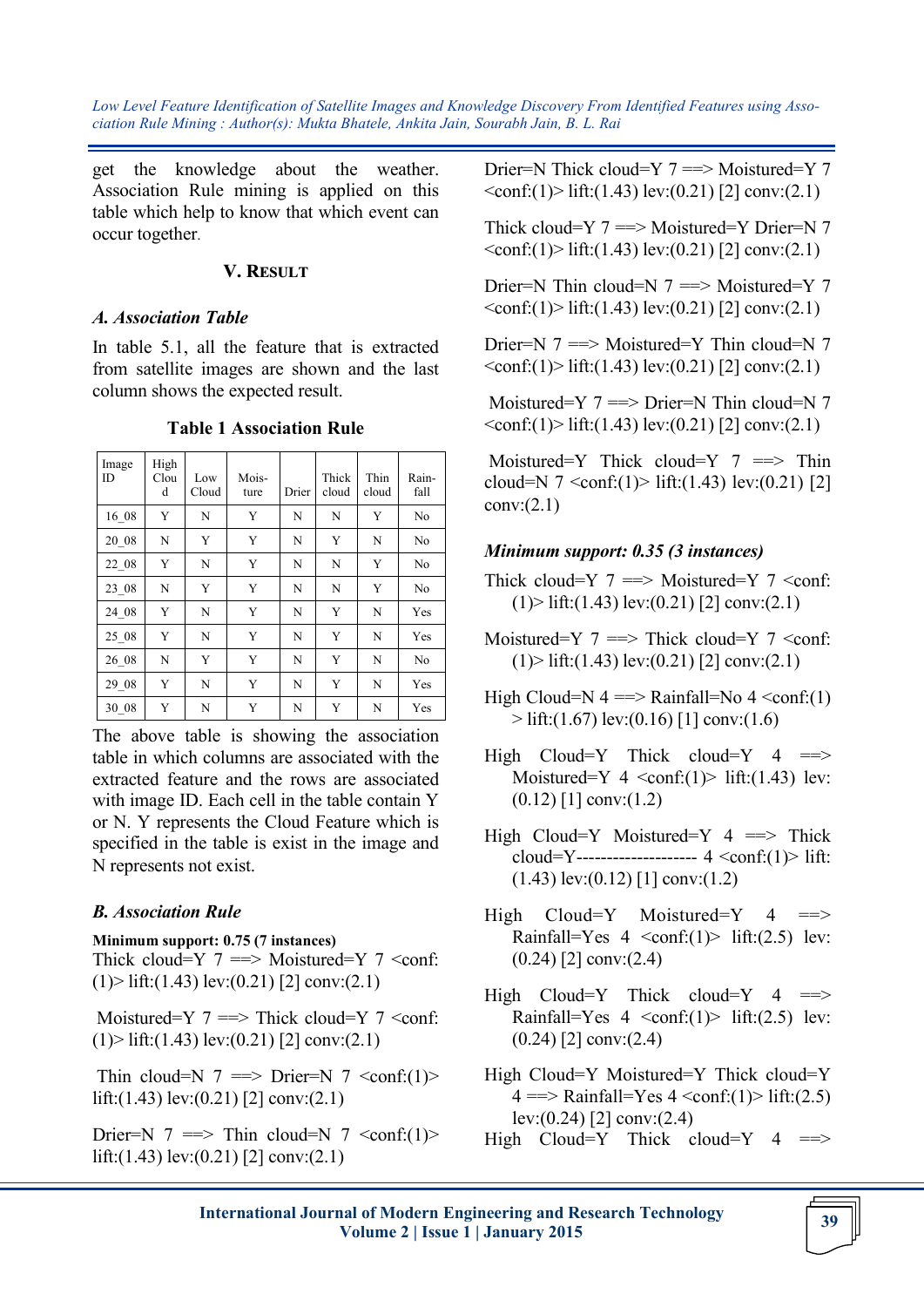Moistured=Y Rainfall=Yes  $4 \text{ >$ lift:(2.5) lev:(0.24) [2] conv:(2.4)

- High Cloud=Y Moistured=Y  $4 \implies$  Thick cloud=Y Rainfall=Yes  $4 \le$ conf:(1)> lift: (2.5) lev:(0.24) [2] conv:(2.4)
- $High$   $Cloud=N$   $Moistured=Y$  3 Rainfall=No  $3 \text{  lift:(1.67) lev:$  $(0.12)$  [1] conv: $(1.2)$
- High Cloud=N Thick cloud=Y  $3$  ==> Rainfall=No  $3 \text{  lift:(1.67) lev:$  $(0.12)$  [1] conv: $(1.2)$
- $Moistured=N$  Thick cloud=N 3 Rainfall=No  $3 \text{  lift:(1.67) lev:$  $(0.12)$  [1] conv: $(1.2)$
- Thin cloud=N  $7$  = > Drier=N  $7$  <conf:(1)> lift:(1.43) lev:(0.21) [2] conv:(2.1)
- Drier=N  $7 \implies$  Thin cloud=N  $7 \le$ conf:(1)> lift:(1.43) lev:(0.21) [2] conv:(2.1)
- Low Cloud=N Thin cloud=N  $4 \implies$  Drier=N 4  $\leq$  conf:(1) lift:(1.43) lev:(0.12) [1] conv:(1.2)
- Thin cloud=Y  $3 \implies$  Drier=Y  $3 \le$ conf:(1)> lift:(3.33) lev:(0.21) [2] conv:(2.1)
- Drier=Y  $3 \implies$  Thin cloud=Y  $3 \lt \text{conf:}(1)$ > lift:(3.33) lev:(0.21) [2] conv:(2.1)
- Drier=Y  $3 \implies$  Rainfall=No  $3 \lt \text{conf:}(1)$  lift:  $(1.67)$  lev: $(0.12)$  [1] conv: $(1.2)$
- Low Cloud=Y Thin cloud=N  $3 \implies$  Drier=N 3  $\text{conf:}(1)$  lift: $(1.43)$  lev: $(0.09)$  [0]  $conv:(0.9)$
- Drier=Y Thin cloud=Y  $3 \implies$  Rainfall=No 3  $\langle \text{conf:}(1) \rangle$  lift:(1.67) lev:(0.12) [1] conv: (1.2).



*Figure: 1.2 Visualization of Input Data*

# *C. Interpretation of* association *rules*

An important conclusion of these rules is that if High cloud, Moisture and thick cloud are high then Rainfall is high.

- These rules represents that if low cloud, thin cloud and drier are low then rainfall is low.
- There is another possibility is that if moisture and thick cloud is high then rainfall is high.
- These rules show the strong relationship between High cloud, thick cloud and moisture.
- These rules also show the relation between low cloud, thin cloud and drier attributes.
- Rainfall and moisture is associated with thick cloud.
- $\Omega$  If thick cloud is exist in the visible satellite image then there is possible that moisture is available in the water vapor image.
- This is possible that if drier exists in the satellite image then thin cloud is available in the visible image.
- High cloud is associated with the moisture. This is possible that if high cloud is high then moisture will also high.
- Thin cloud and low cloud are associated with drier.

# **VI. CONCLUSION**

Images are taken from the metrological department of India which shows the atmospheric conditions. Low level features are identified for knowledge discovery using Association rule mining algorithm of data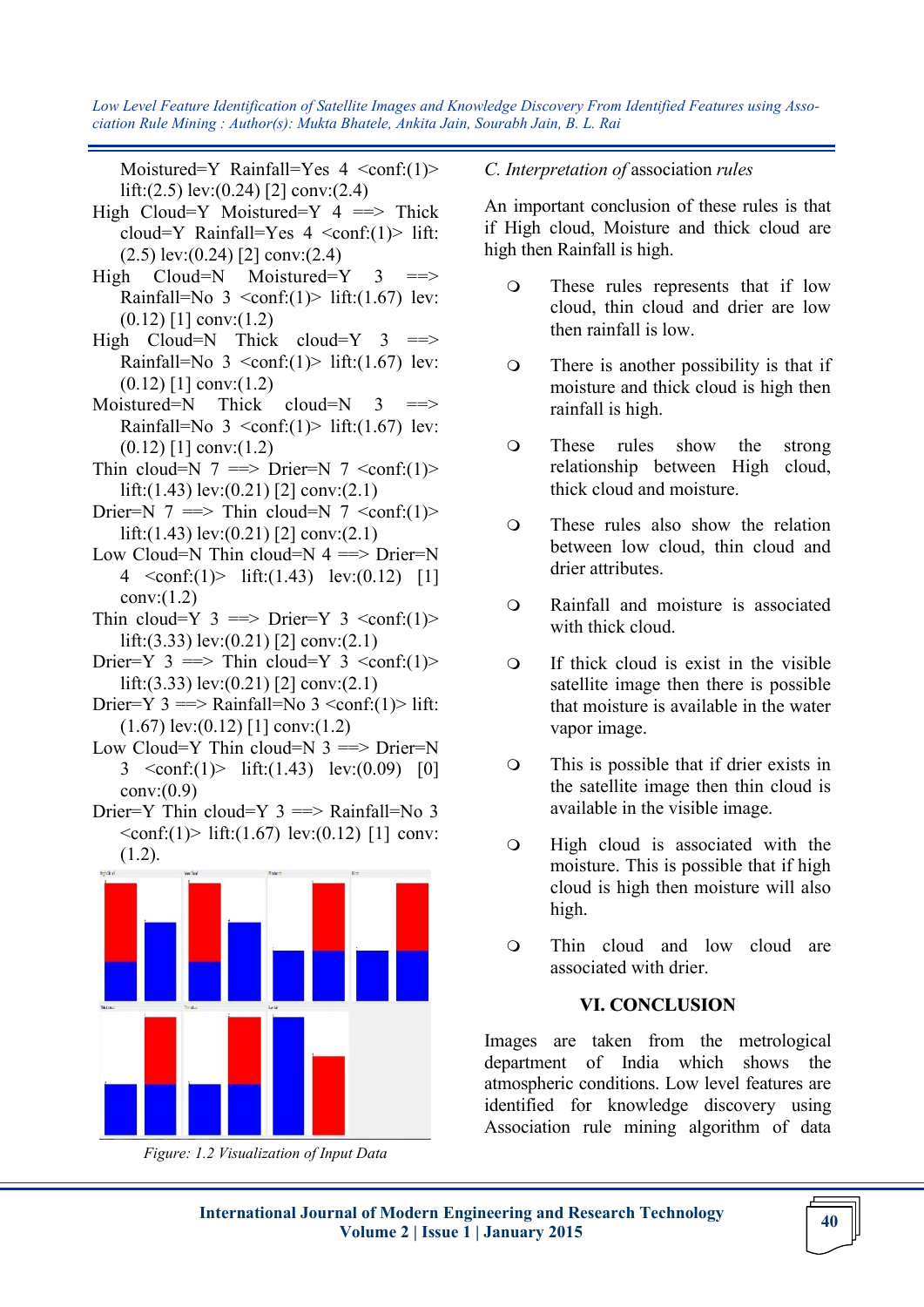mining. This works will show which events can happen together as a result.

### **REFERENCES:**

- [1] Yo-Ping Huang, Tsun-Wei Chang and Li-Jen Kao "Using Fuzzy SOM Strategy for Satellite Image Retrieval and Information Mining" CITSA 2007, Florida, USA. ISBN 1-934272- 10-8.
- [2] Y. Li, T. Bretschneider "Semantics-Based Satellite Image Retrieval Using Low-Level Features" IEEE 2004.
- [3] Senduru Srinivasulu, P. Sakthivel "Extracting Spatial Semantics in Association Rules For Weather Forecasting Image" IEEE 2010.
- [4] Image Mining: Trends and  $D$  e v e l o p m e n t s h t t p : // www.comp.nus.edu.sg/~whsu/ publication/2002/JIIS.pd.
- [5] Web Reference: www.imd.gov.in
- $[6]$  Web Reference: http:// ww2010.atmos.uiuc.edu/(Gh)/guides/ rs/sat/img/vis.rxm
- [7] An Introduction to Satellite Imagery Interpretation by Eric.
- [8] Mahendra Kumar Gurve, Jyoti Sarup "Satellite Clout Image Processing and Information Retrieval System" IEEE 2012.
- [9] R.M. Haralick, K. Shanmugam, I. Dinstein. Textural features for image classification. IEEE Transactions on Systems, Man, and Cybernetics, Vol.3, No. 6, 1973, 610–621.
- [10] Mahendra Kumar Gurve, Jyoti Sarup. "Satellite Cloud Image Processing And Information Retrieval System"

978-1-4673-4805-8 IEEE 2012.

- [11] Data Mining Techniques by Arun K Pujari.
- [12] Getachew Berhan, Tsegaye Tadesse, Solomon Atnafu, Shawndra Hill, "Drought Information Mining from Satellite Images for Improved Climate Mitigation" 987-1-4673- 4805-8/12 IEEE 2012.
- [13] Yikun Li and Timo R. Bretschneider, "Semantic-Sensitive Satellite Image Retrieval" 0196-2892 IEEE 2007.
- [14] Seema H.Jadhav1, Dr.Shah Aqueel Ahmed "A Content Based Image Retrieval System using homogeneity Feature extraction from Recencybased Retrieved Image Library" *IOSRJCE, ISSN: 2278-0661, ISBN: 2278-8727 Volume 7, Issue 6 (Nov-Dec. 2012), PP 13-24.*
- [15] YU Changhui, Yuan Yuan, Miao Minjing, Zhu Menglu "Cloud detection method based on feature extraction in remote Sensing images" International Archives of the Photogrammetry, Remote Sensing and Spatial Information Sciences, Volume XL-2/W1, 2013 8th International Symposium on Spatial Data Quality, 30 May - 1 June 2013, Hong Kong.
- [16] Noureldin Laban, Ayman Nasr, Motaz ElSaban, Hoda Onsi "Spatial Cloud Detection and Retrieval System for Satellite Images" (IJACSA), Vol. 3, No. 12, 2012
- [17] Y N Mamatha and A.G Ananth," Content Based Image Retrieval of Satellite Imageries Using Soft Query Based Color Composite Techniques",